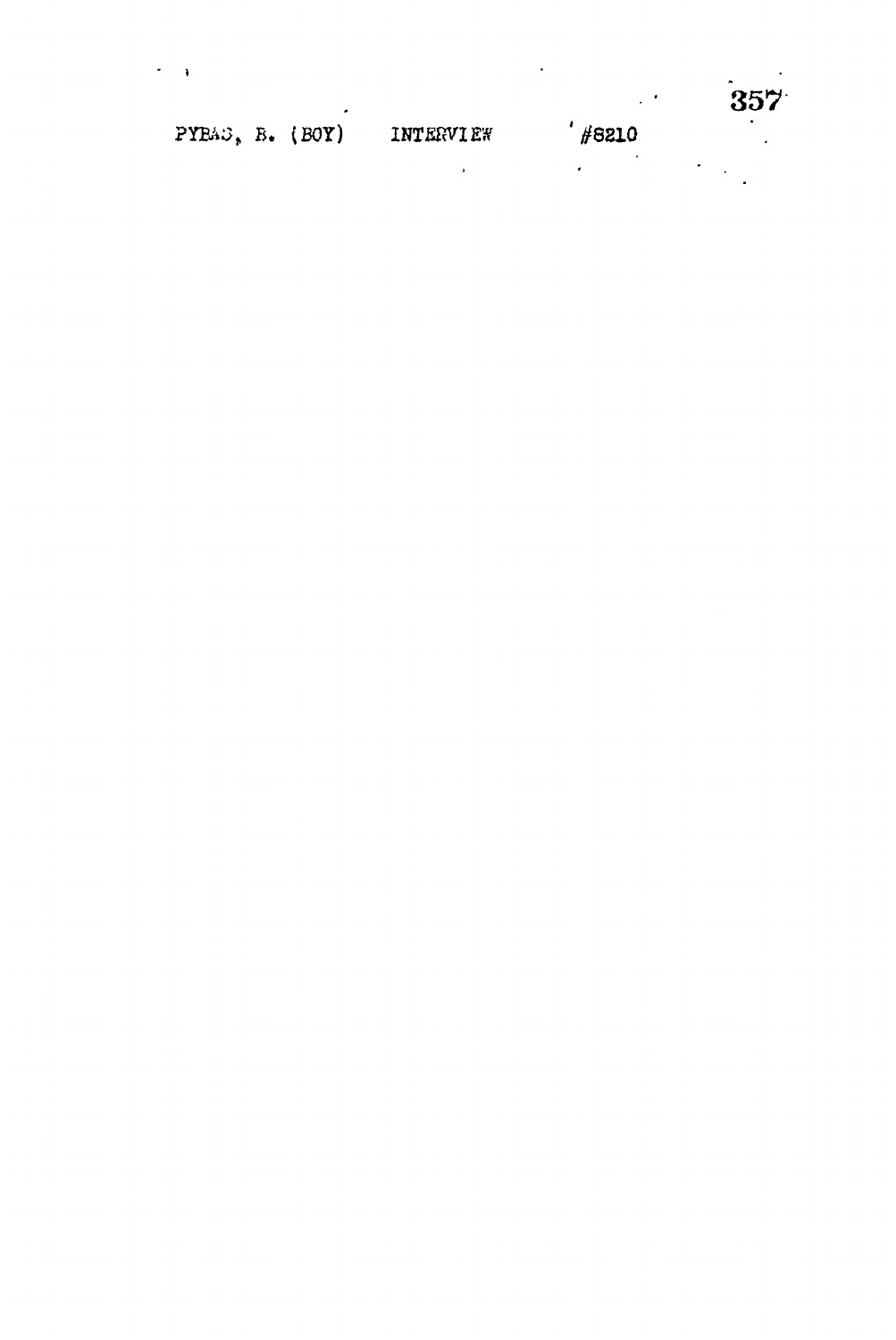# 358

## PYBAS, B. (BOY) INTERVIEW. 8210

Robert H. Boatman, Interviewer August 10, 1937.

> An interview with B. (Boy) Bybas, Route .£1, Washington, Oklahoma.

Mr. Pybas was born March 9, 1864 in Tennessee. His parents:Kenneth W. Pybas of Tennessee and Ellen Holt Pybas, Chickesaw Indian, born in Indian Territory.

At the age of seventeen Mr. Pybas cane to the Indian Territory, in 1881, and settled near where the town of Ardmore is now; he located in the southwestern part of the Chickesaw Nation where there was an-ideal range and where the grass was half a side deep to a horse and young calves could only be seen at a very short range, the grass was so dense.

Mr. Pybas here began in the cattle business for himself with only a small herd of cows. Mr. Pybas was among the first white men of that country and as his herd grew the railroads, Atchison, Topeka and Santa Fe cane and the townsite of Ardmore was established and people began coming in. Mr. Pybas was the first man who ever shipped a carload of cattle over the  $A_*T_*$   $\&$  S.F. Railroad from Ardmore to Hutchison, Kansas.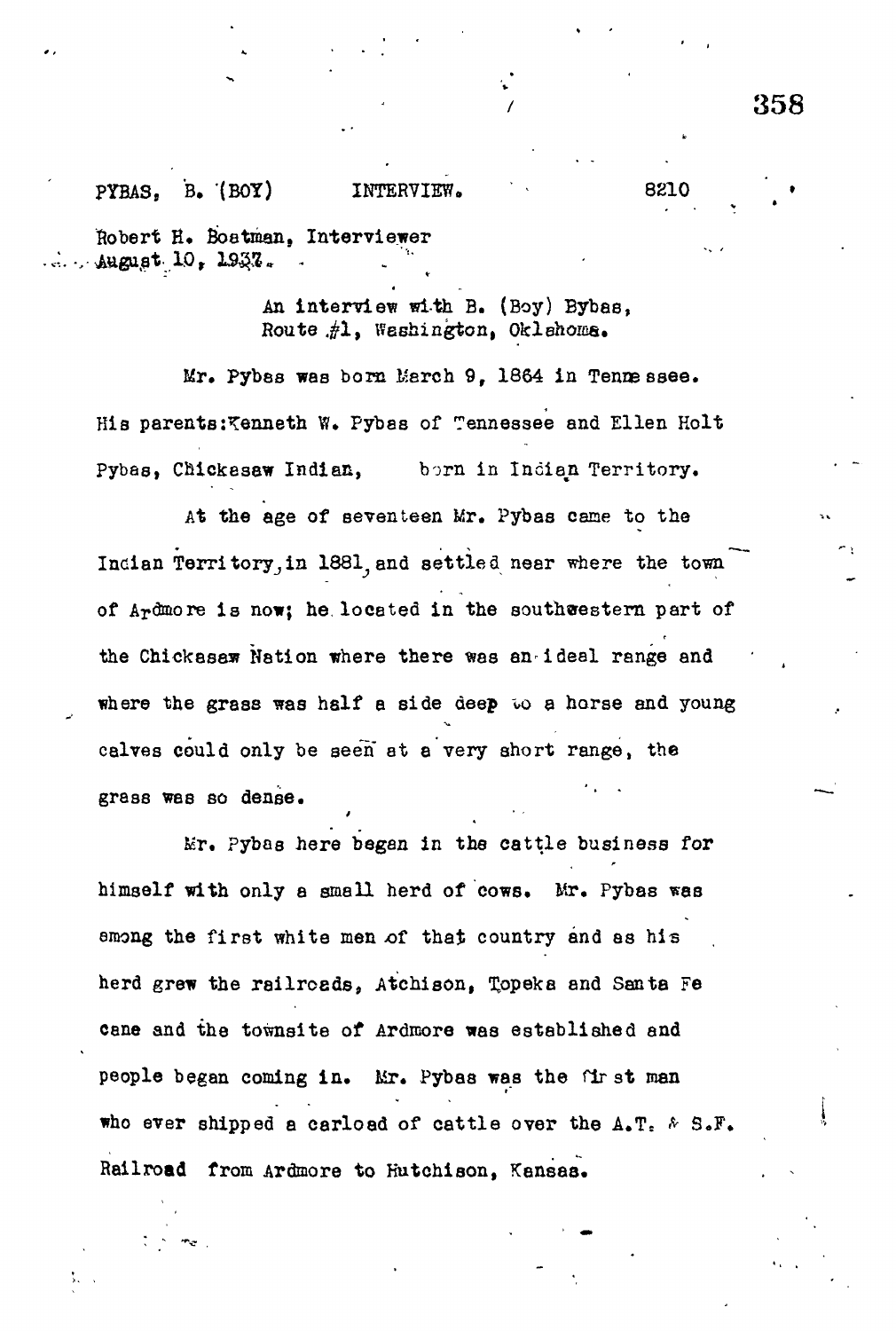PYBAS, B.  $(BOY)$  WITERVIE.

And so Mr. Pybas ouring this time had met Miss Dora Kernel, a half-breed deughter of 'a Chickasan, and he soon fell in love with this incian maid and so they were married according to the Indian laws. Fis marriage license cost \$100.00.

2

8210

Miss Vernel was a granddaughter of the Honor sble Thomas Parker, the famous Chickasaw who at the sge of twenty-one years was removed from Mississippi at the time of the removal of the famous Chickasaw tribe.

Mr. Pybas relates the story of the removal of the Chickassws from Mississippi as related to him by Mr. Parker.

The Chickasaws were to be given land in the Territory in exchange for their possessions in Masissippi and were to be moved to their new home without cost to them and so they came west to the Territory. Some came by boats as far as possible but most of them came by wagon and team.

Mr. Parker was appointed the Covernor of the Chickasaw Tribe. He was the first Governor ever to be in the Territory and he was very conaiderate and kind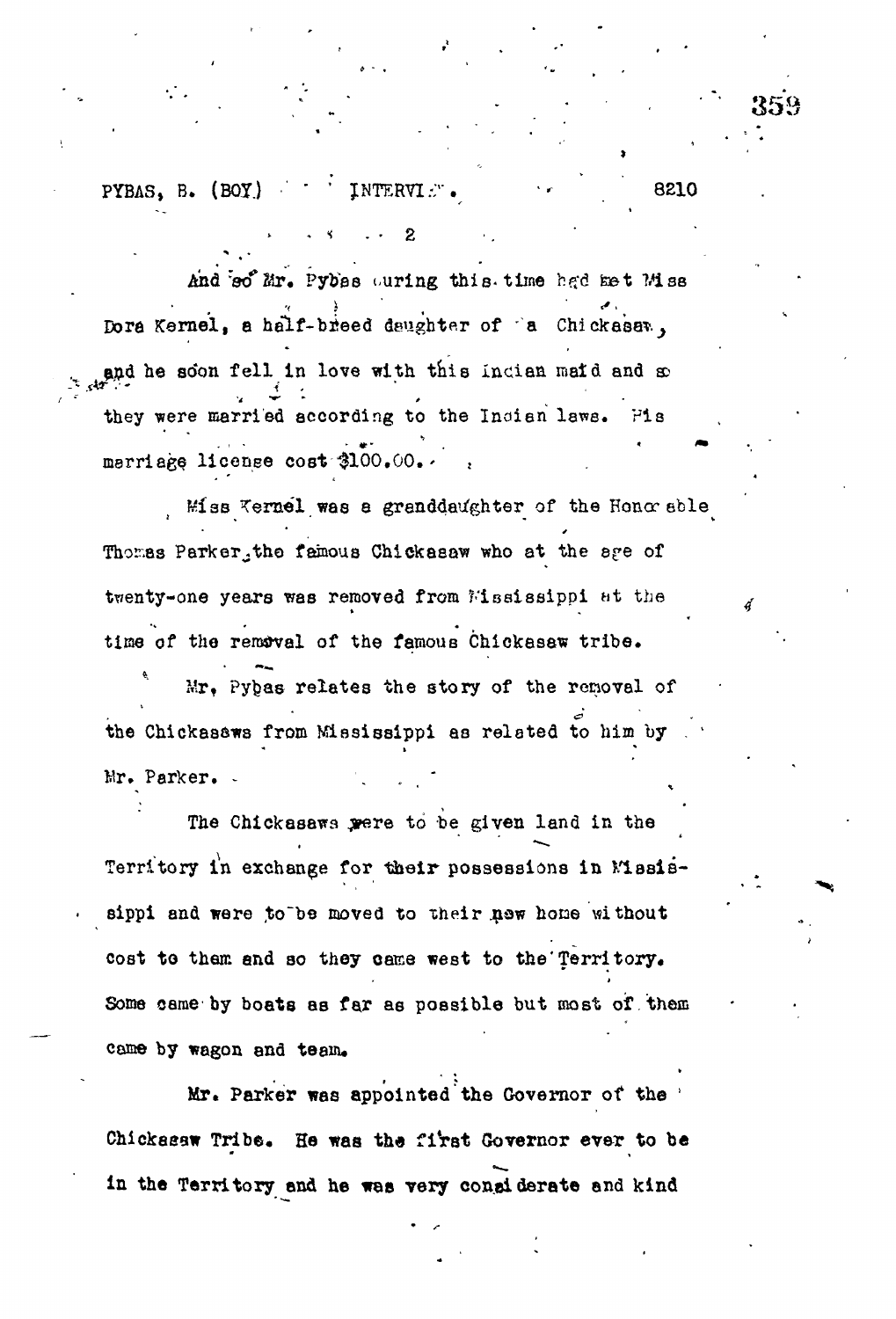## PYBAS, B. (BOY)

#### INTERVIEW. **8210**

to his tribe of people and under his rule the Chickasaw form of Government was very similar to our form of Government of today only there was no such thing as a jail house.

If an Indian needed punishing he was strapped to a stake or whipping post and given from twenty-five to one hundred lashes with a rawhide. The number of lashes he received depended on what crime he had committed; then if an Indian was found guilty of a crire which deserved the penalty of death, he would be sentenced to die on a given date and turned locse to go home or wherever he wished to go until that day and then he was to return and be put to death and Mr. Pybas says he remembers that no Indian ever failed to return on the given date.

About all the trauble the Chickasaws had would be a dispute sometimes as to the Boundary Line of the Chickassw Nation and Gover or Parker would nearly always get that settled without very much trouble.

After they were fully established and had became accustomed to their new home, the Chickesaw tribe became a